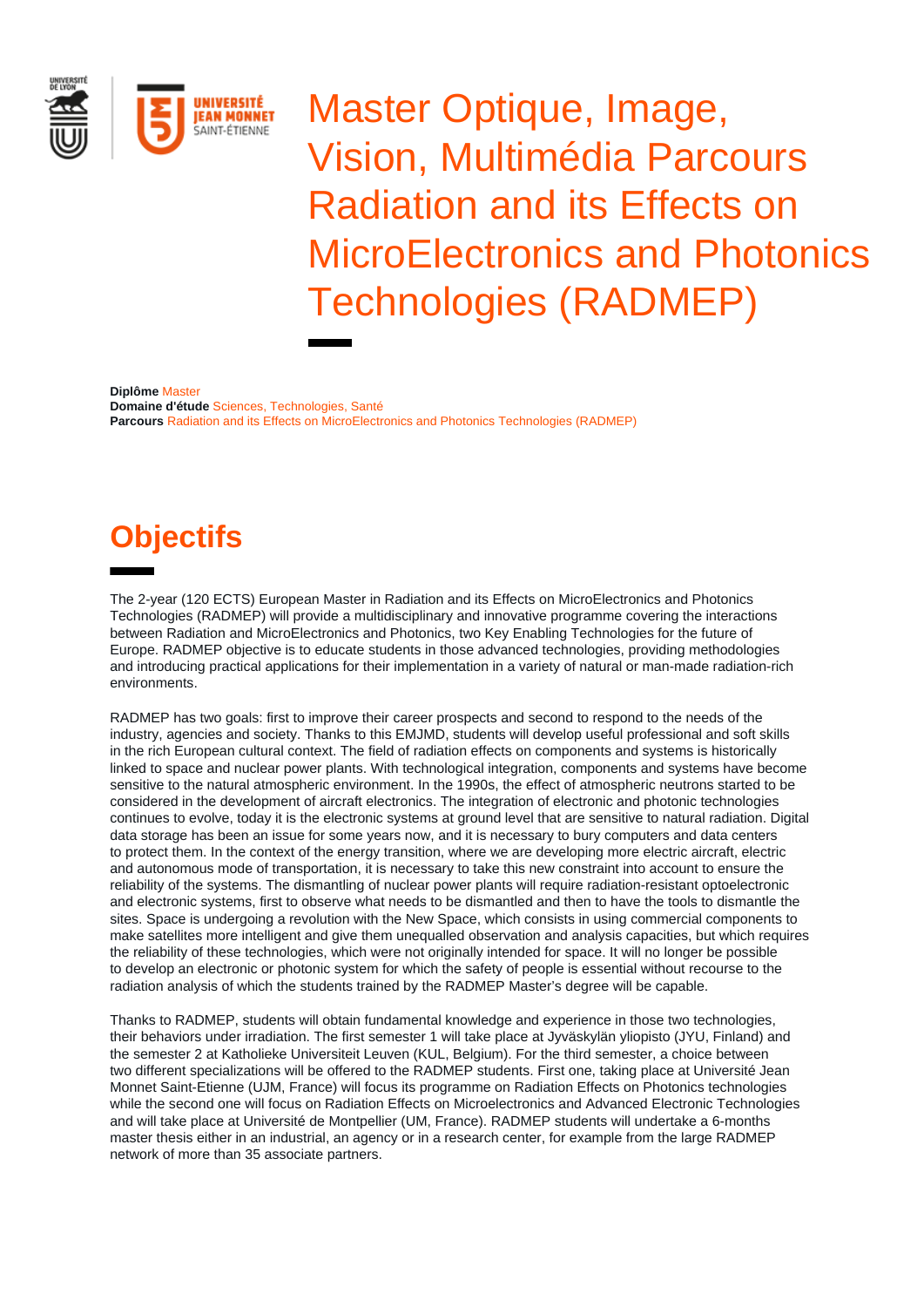# **Pour qui ?**

### Conditions d'admission

Please see the following page for additional details regarding course entry requirements : [http://master](http://master-radmep.org/who/)[radmep.org/who/](http://master-radmep.org/who/)

Prepare your application: <https://master-radmep.org/how/>

Application procedure: <https://master-radmep.org/application-procedure/>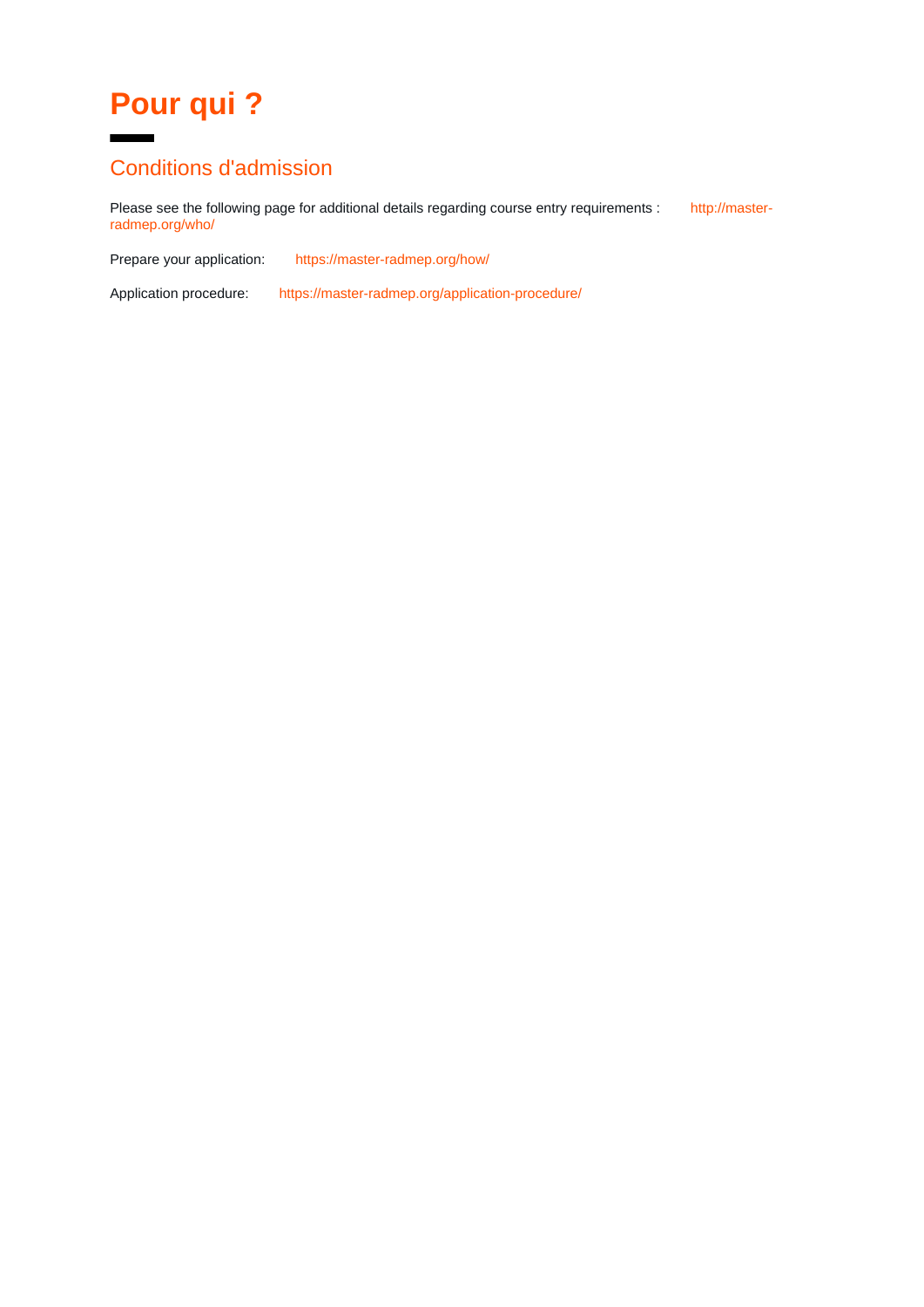# **Programme**

#### **YEAR 1**

Induction week held at University Jean Monnet (UJM) from August 30th to September 5th 2021

#### **SEMESTER 7 - University of Jyväskylä (JYU) - From September 6th to December 31st 2021**

| <b>Major</b><br>units<br>22<br><b>ECTS</b>                                                                   | <b>Credits</b> | <b>Syllabus</b> | <b>Instructor</b>                         |
|--------------------------------------------------------------------------------------------------------------|----------------|-----------------|-------------------------------------------|
| Applied<br>Semiconductor<br>Physics                                                                          | 5              | <b>Syllabus</b> | Dr. Kai Arstila                           |
| Electron, Photon and<br>Ion Beam Methods<br>in Materials Science                                             | 5              | <b>Syllabus</b> | Prof. Timo<br>Sajavaara                   |
| Measuring<br>Techniques                                                                                      | 5              | <b>Syllabus</b> | Dr. Panu<br>Ruotsalainen                  |
| <b>Numerical Methods</b><br>in Physics                                                                       | $\overline{4}$ | <b>Syllabus</b> | Dr. Kimmo Niskanen                        |
| Workshop #1:<br><b>Basics of Radiation</b><br>Environments and<br>Challenges related<br>to radiation effects | 3              |                 | Dr. Arto Javanainen<br>Dr. Kimmo Niskanen |

| <b>Optional</b><br><b>Units</b><br>(min.<br>8<br>ECTS) | <b>Credits</b> | <b>Syllabus</b> | <b>Instructor</b>   |
|--------------------------------------------------------|----------------|-----------------|---------------------|
| Electronics part A                                     | $\overline{4}$ | <b>Syllabus</b> | Dr. Arto Javanainen |
| Electronics part B                                     | $\overline{4}$ | <b>Syllabus</b> | Dr. Arto Javanainen |
| Electronics<br>Workshop                                | $\overline{2}$ | <b>Syllabus</b> | Risto Kronholm      |
| <b>Nuclear Physics</b>                                 | 8              | <b>Syllabus</b> | Prof. Iain Moore    |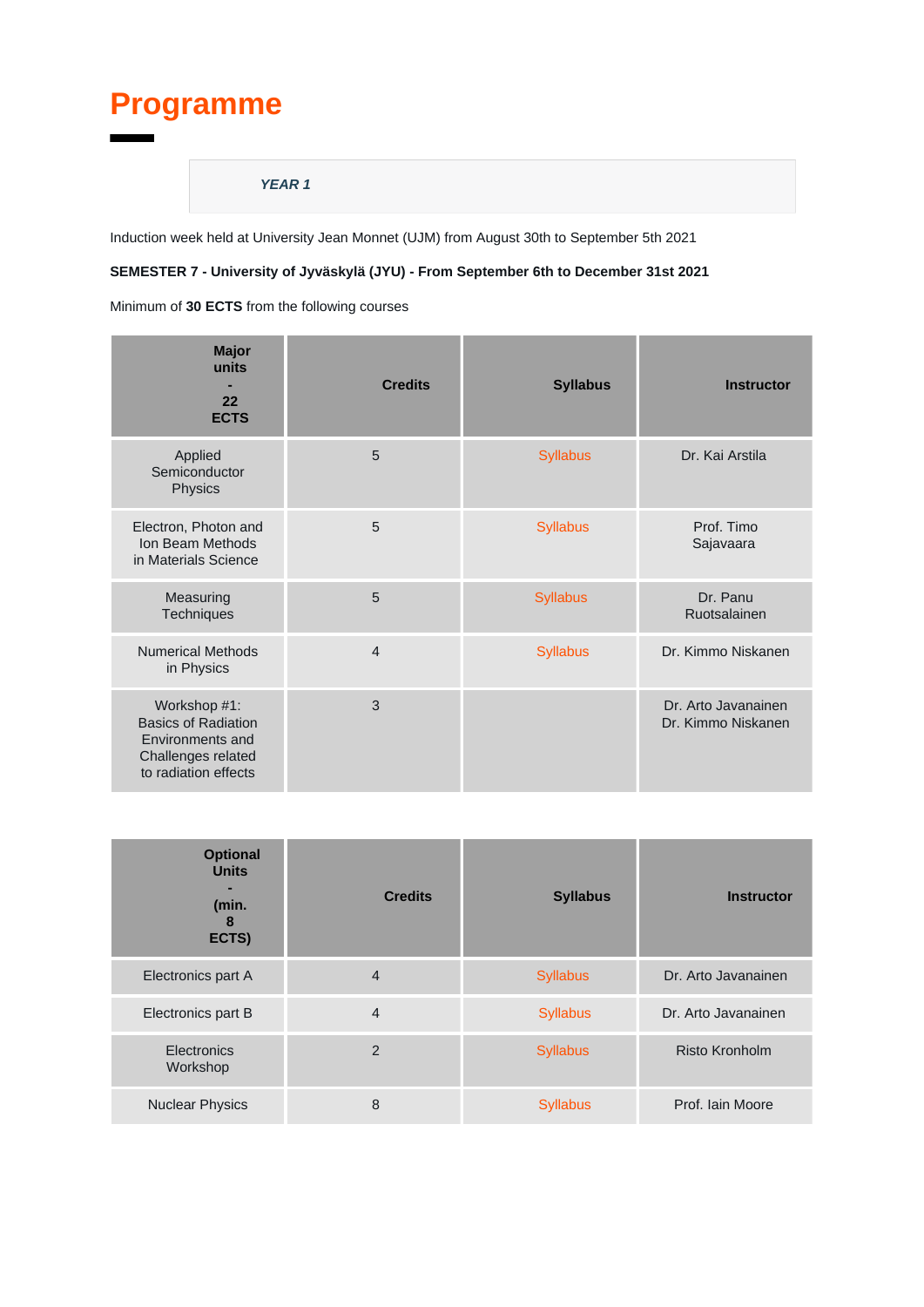| Fission and its<br>Applications          | 5 | <b>Syllabus</b> | Dr. Heikki Penttilä |
|------------------------------------------|---|-----------------|---------------------|
| Systematic<br><b>Information Seeking</b> |   | <b>Syllabus</b> | Johanna Kinnunen    |
| <b>Creating Careers</b>                  |   | <b>Syllabus</b> | Anu Ojala           |

| <b>Extra</b><br>units                                                     | <b>Credits</b> | <b>Syllabus</b> | <b>Instructor</b> |
|---------------------------------------------------------------------------|----------------|-----------------|-------------------|
| Survival Finnish                                                          | 2              | <b>Syllabus</b> | Tuija Lehtonen    |
| Each-one-teach-one                                                        | 3              | <b>Syllabus</b> | Tuija Lehtonen    |
| <b>E-Learning Module:</b><br>Academic Reading/<br>Supplementary<br>Module | 2              | <b>Syllabus</b> | Lilja Salmi       |
| E-Learning<br>Module: Academic<br>Vocabulary                              | $\overline{2}$ | <b>Syllabus</b> | Lilja Salmi       |
| <b>E-Learning Module:</b><br><b>Grammar for Writing</b>                   | $\overline{2}$ | <b>Syllabus</b> | Hanna Bauer       |

### **SEMESTER 8 - Katholieke Universiteit Leuven (KUL) – From February XX 2022 to June XX 2022**

| <b>Major</b><br>units<br>22<br>credits                         | <b>Credits</b> | <b>Syllabus</b> | <b>Instructor</b>                                    |
|----------------------------------------------------------------|----------------|-----------------|------------------------------------------------------|
| Analog CMOS<br>design                                          | 3              | <b>Syllabus</b> | Prof. Paul LEROUX                                    |
| Embedded systems                                               | 5              | <b>Syllabus</b> | Prof. Jeffrey<br><b>PRINZIE</b>                      |
| <b>Ethics</b>                                                  | $\mathbf{1}$   | <b>Syllabus</b> |                                                      |
| Digital chip design                                            | $\overline{4}$ | <b>Syllabus</b> | Prof. Jeffrey<br><b>PRINZIE</b>                      |
| Analog and mixed<br>signal chip design<br>and image sensors    | 6              | <b>Syllabus</b> | Prof. Paul LEROUX<br>and Dr. Guy<br><b>MEYNANTS</b>  |
| Workshop #2:<br><b>Basics of Photonics</b><br>Technologies and | 3              |                 | Dr. Guy MEYNANTS<br>(Guest lecturers:<br>Prof. Heidi |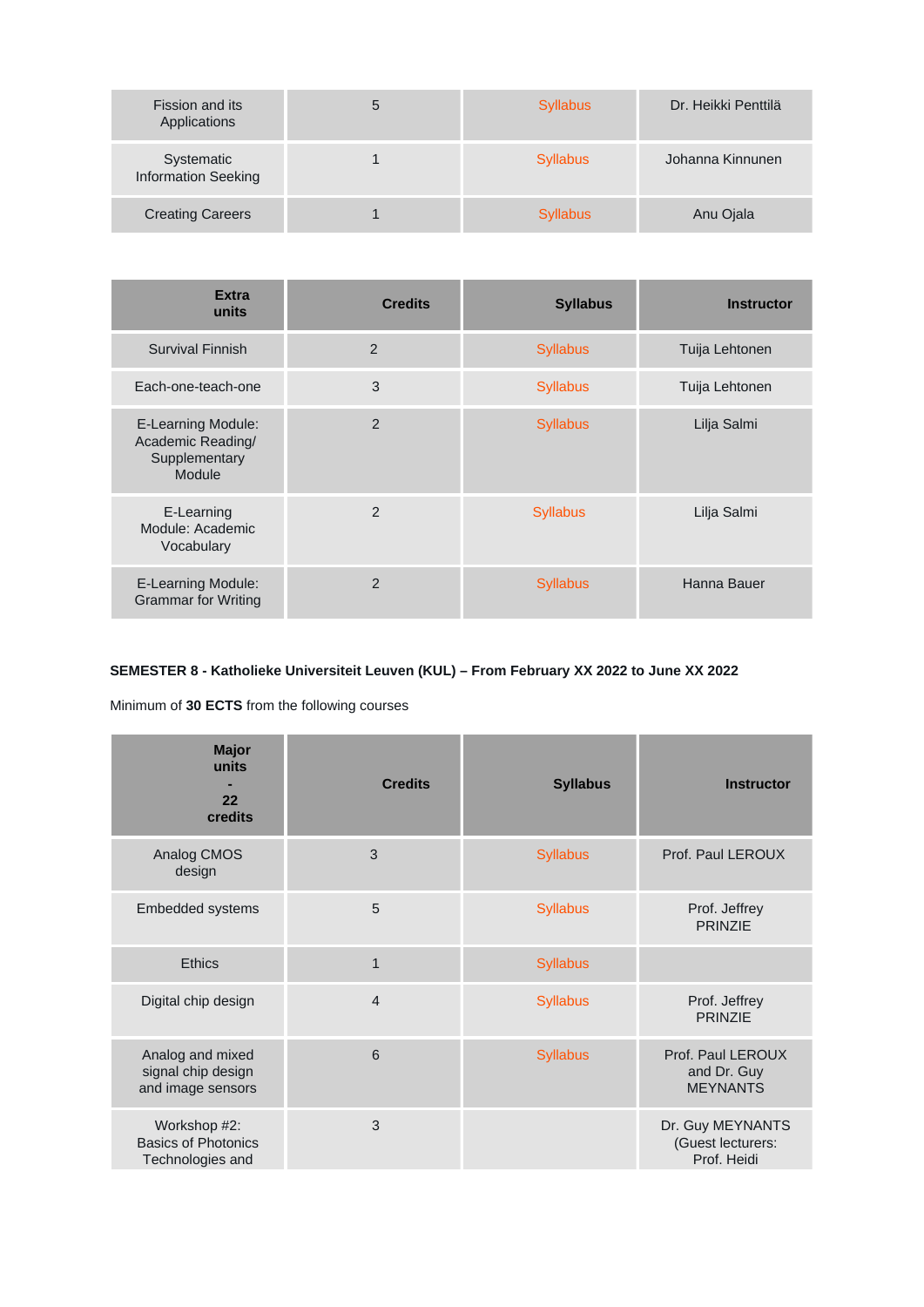#### Their use in Harsh Environments

| <b>Optional</b><br>units<br>(min.<br>8<br>credits) | <b>Credits</b> | <b>Syllabus</b> | <b>Instructor</b>                                                    |
|----------------------------------------------------|----------------|-----------------|----------------------------------------------------------------------|
| <b>Machine Learning</b>                            | $\overline{4}$ | <b>Syllabus</b> | Prof. Peter<br><b>KARSMAKERS</b>                                     |
| <b>Big Data</b>                                    | $\overline{4}$ | <b>Syllabus</b> | Prof. Peter<br><b>KARSMAKERS /</b><br>Prof. Mariya<br><b>ISHTEVA</b> |
| Radiation to<br>electronics project                | $\overline{4}$ | <b>Syllabus</b> | Prof. Valentijn<br><b>DE SMEDT</b>                                   |
| RF and PLL Design                                  | $\overline{4}$ | <b>Syllabus</b> | Prof. Paul LEROUX                                                    |
| <b>Digital Signal</b><br>Processing                | $\overline{4}$ | <b>Syllabus</b> | Prof. Peter<br><b>KARSMAKERS</b>                                     |

| <b>Extra</b><br>credits                                                  | <b>Credits</b> | <b>Syllabus</b> | <b>Instructor</b> |
|--------------------------------------------------------------------------|----------------|-----------------|-------------------|
| Survival Dutch -<br>40h of lectures<br>including also<br>some excursions | 3              |                 |                   |
| 2-month internships                                                      | 10             | <b>Syllabus</b> |                   |

#### **YEAR 2 - 2 tracks available**

#### **SEMESTER 9 – From September XX 2022 to January XX 2023**

#### **TRACK 1: Photonics Specialization - Courses at University Jean Monnet (UJM)**

| <b>Major</b><br><b>Credits</b><br><b>Syllabus</b><br>units<br>- | <b>Instructor</b> |
|-----------------------------------------------------------------|-------------------|
|-----------------------------------------------------------------|-------------------|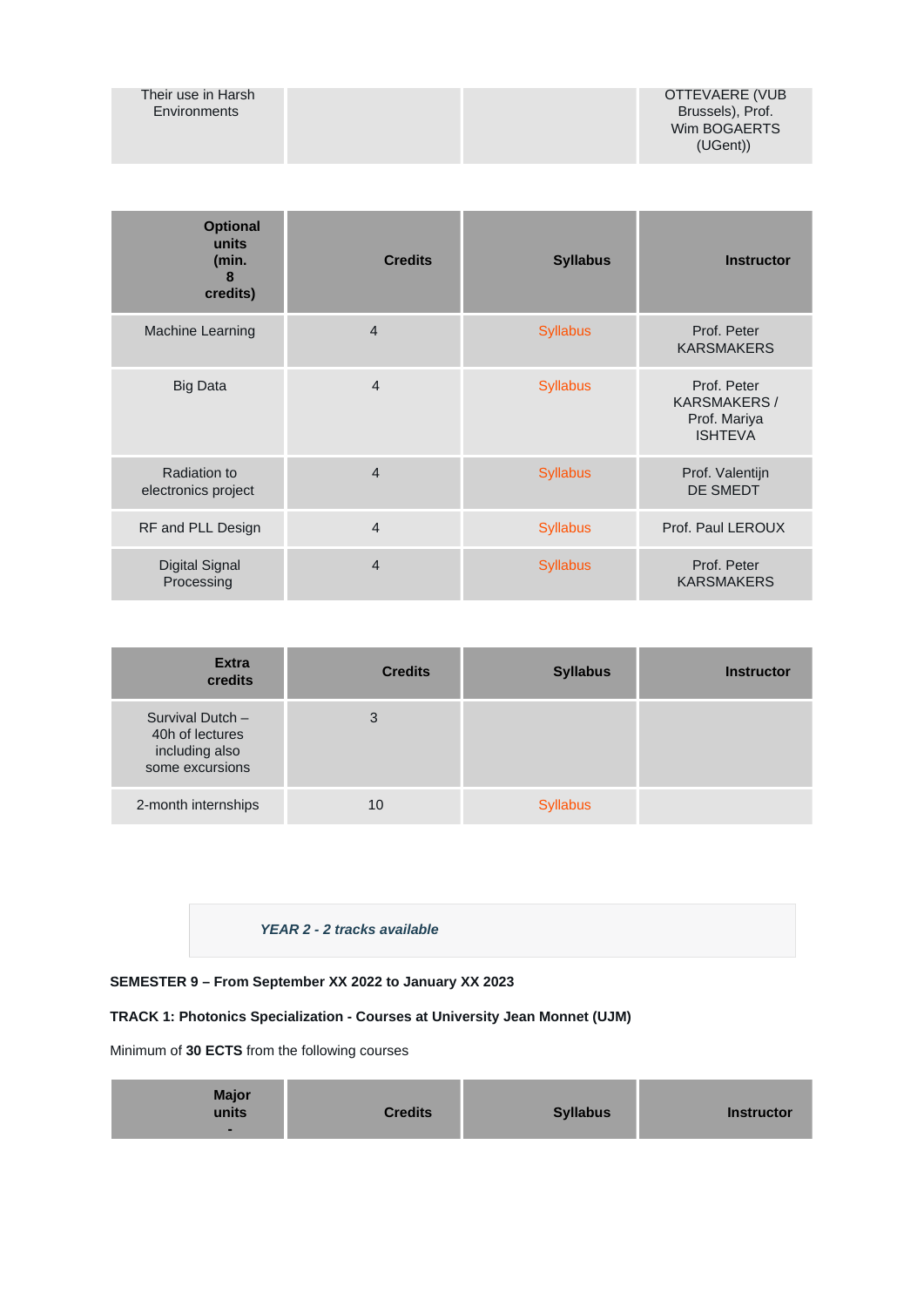| 22<br>credits                                                                                                                                                  |                |                 |                                                                                                                             |
|----------------------------------------------------------------------------------------------------------------------------------------------------------------|----------------|-----------------|-----------------------------------------------------------------------------------------------------------------------------|
| <b>Laser Physics</b>                                                                                                                                           | $\overline{4}$ | <b>Syllabus</b> | Prof. Youcef<br>Ouerdane / Prof.<br><b>Sylvain Girard</b>                                                                   |
| <b>Optical Engineering</b>                                                                                                                                     | $\overline{2}$ | <b>Syllabus</b> | <b>Arnaud Meyer</b>                                                                                                         |
| <b>Advanced Photonic</b><br>and Optoelectronic<br>Technologies                                                                                                 | 5              | <b>Syllabus</b> | Ass. Prof. Adriana<br>Morana, Prof.<br>Sylvain Girard,<br>Prof. Emmanuel<br>Marin and<br>external RADMEP<br>guest lecturers |
| <b>Radiation Effects</b><br>on Photonic and<br>Optoelectronic<br>Technologies                                                                                  | 5              | <b>Syllabus</b> | Ass. Prof. Adriana<br>Morana, Prof.<br>Sylvain Girard,<br>Prof. Emmanuel<br>Marin and external<br><b>RADMEP</b> partners    |
| <b>Photonics Labs</b>                                                                                                                                          | 3              | <b>Syllabus</b> | Prof. Emmanuel<br>Marin, Ass. Prof.<br>Adriana Morana                                                                       |
| Workshop<br>#3: @CERN<br>Simulation tools for<br><b>Radiation-Matter</b><br>Interaction and<br>radiation effects<br>on materials,<br>components<br>and systems | 3              | <b>Syllabus</b> |                                                                                                                             |

| <b>Optional</b><br><b>Units</b><br>min.<br>8<br>credits           | <b>Credits</b> | <b>Syllabus</b> | <b>Instructor</b>                    |
|-------------------------------------------------------------------|----------------|-----------------|--------------------------------------|
| <b>Digital</b><br>Innovation and<br>Entrepreneurship              | 5              | <b>Syllabus</b> | Ass. Prof.<br>Stéphane Foliard       |
| <b>Scientific</b><br>Methodology and<br><b>Project Management</b> | 3              | <b>Syllabus</b> | <b>Nathalie</b><br><b>Destouches</b> |
| Analytical<br>Instrumentation<br>for Detection                    | 3              | <b>Syllabus</b> | Ass. Pr. A. Morana,<br>Dr. R. Stoian |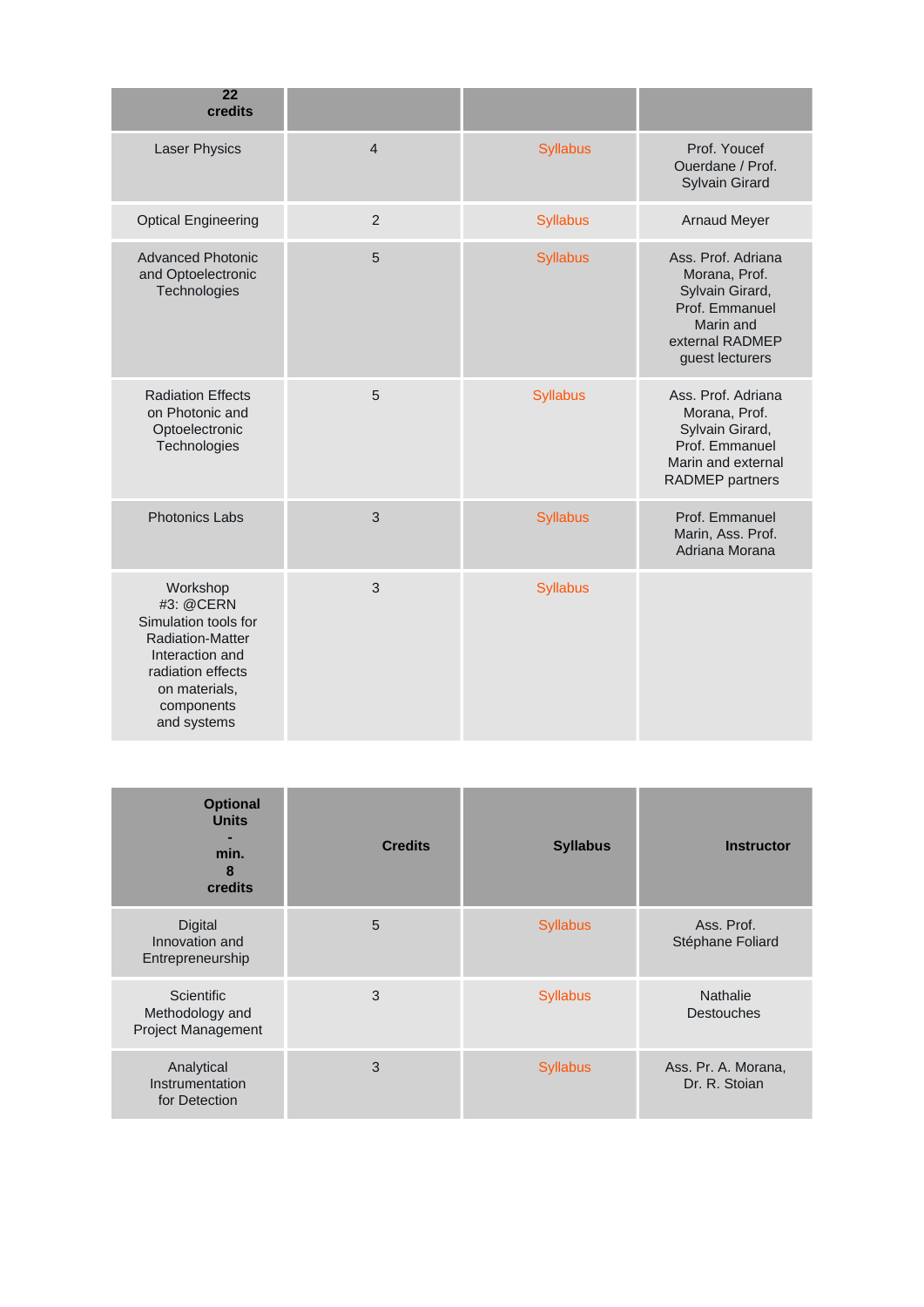| Radiation to<br>photonics project |  | <b>Syllabus</b> | Ass. Prof.<br>A. Morana,<br>Prof. S. Girard |
|-----------------------------------|--|-----------------|---------------------------------------------|
|-----------------------------------|--|-----------------|---------------------------------------------|

| <b>Extra</b><br>units          | <b>Credits</b> | <b>Syllabus</b> | <b>Instructor</b> |
|--------------------------------|----------------|-----------------|-------------------|
| French language<br>and culture |                |                 |                   |

### **TRACK 2: MicroElectronics Specialization - Courses at University of Montpellier (UM)**

| <b>Major</b><br>units<br>20<br>credits                                                                           | <b>Credits</b> | <b>Syllabus</b> | <b>Instructor</b> |
|------------------------------------------------------------------------------------------------------------------|----------------|-----------------|-------------------|
| Radiation and<br>Reliability of<br>Electronics<br>for Transport,<br>Aerospace<br>and Nuclear                     | 3              | <b>Syllabus</b> |                   |
| Test and reliability of<br><b>Integrated Circuits</b><br>and Systems                                             | 5              | <b>Syllabus</b> |                   |
| Industrial Tools and<br>methodologies for<br>devices qualification<br>for space missions                         | 3              | <b>Syllabus</b> |                   |
| Embedded<br>electronics<br>and wireless<br>communication                                                         | $6\phantom{1}$ | <b>Syllabus</b> |                   |
| Workshop<br>#3: @CERN<br>Simulation tools for<br><b>Radiation-Matter</b><br>Interaction and<br>radiation effects | 3              | <b>Syllabus</b> |                   |

| <b>Optional</b><br>units<br><b>Credits</b><br>min. | <b>Syllabus</b> | <b>Instructor</b> |
|----------------------------------------------------|-----------------|-------------------|
|----------------------------------------------------|-----------------|-------------------|